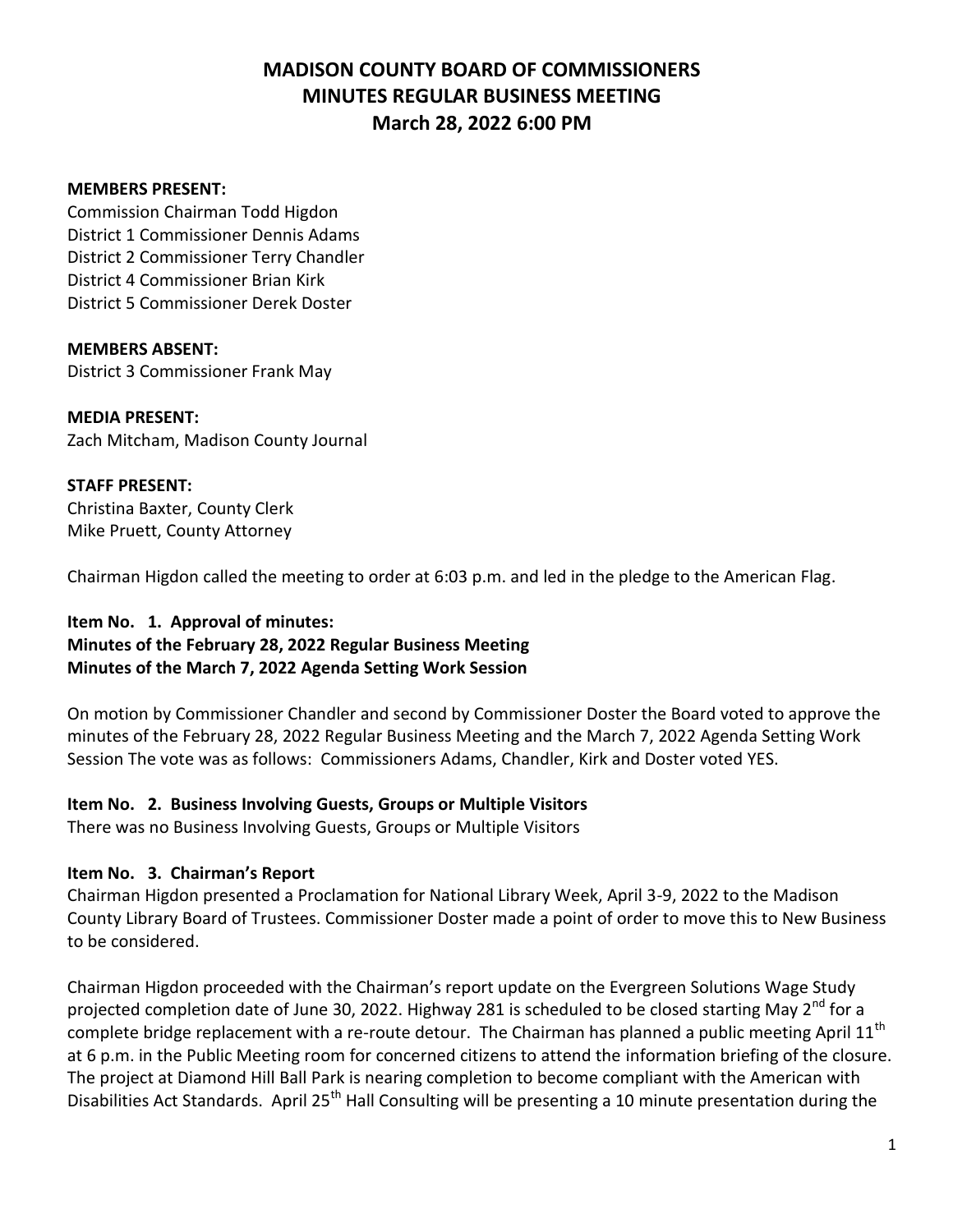Regular Business Meeting to show citizens who they are and what they are here to do for the citizens of Madison County. Also, the Comer Emergency Medical Service building will have the slab floor poured Wednesday, March 30<sup>th</sup>.

Update from the Recreation Maintenance Department:

Sammy Haggard Park trails erosion issues have been resolved, batting cages and concessions have been pressure washed and cleaned. Future Goals for the spring are to have all buildings washed and painted by June playoffs.

Diamond Hill Park vandalism to concession stand from December 2021 has been repaired and ready for spring sports. The old well house has been reduced down and now has a table top for safety and security. Mize Park has been pressure washed and concessions cleaned for spring. Future goals for Mize Park are to work on fixing trails and painting by the month of May.

Brewer Phillips Park is on schedule for pressure washing.

## **Item No. 4. Statements and Remarks from Citizens on agenda items**

Chairman Higdon asked if there were any statements or remarks on agenda items. No one came forward.

## **OLD BUSINESS:**

## **Item No.5. Consider the First Amendment to Contract for Inmate Medical Services**

On motion by Commissioner Doster and second by Commissioner Kirk the Board voted to approve the First Amendment to Contract for Inmate Medical Services. The vote was as follows: Commissioner Adams, Chandler, Kirk and Doster voted YES.

### **Item No.6. Discuss American Rescue Plan Act funding for Negative Economic Impact**

The Board discussed issuing a Negative Economic Impact payment to Volunteer Fire Fighters, First Responders, Sheriff's Department and Board of Commissioner employees full time and part time. On motion by Commissioner Chandler and second by Commissioner Kirk the Board voted to approve all qualified recipients must have been employed, active and certified during August 2021 and still employed/active as of the motion made and as presented. The vote was as follows: Commissioner Adams, Chandler, Kirk and Doster voted YES.

## **Item No. 7. Discuss approving a Referendum for Liquor by the drink**

The Board discussed adding the sale of Liquor by the drink to the Referendum for citizens to vote. The Board would like more information from the Board of Elections Office regarding when this would be on a ballot if approved. The Board also discussed with the County Attorney, Mike Pruett a new Beer and Wine license for this Referendum and the process of applying for a new type of licenses to sell liquor by the drink.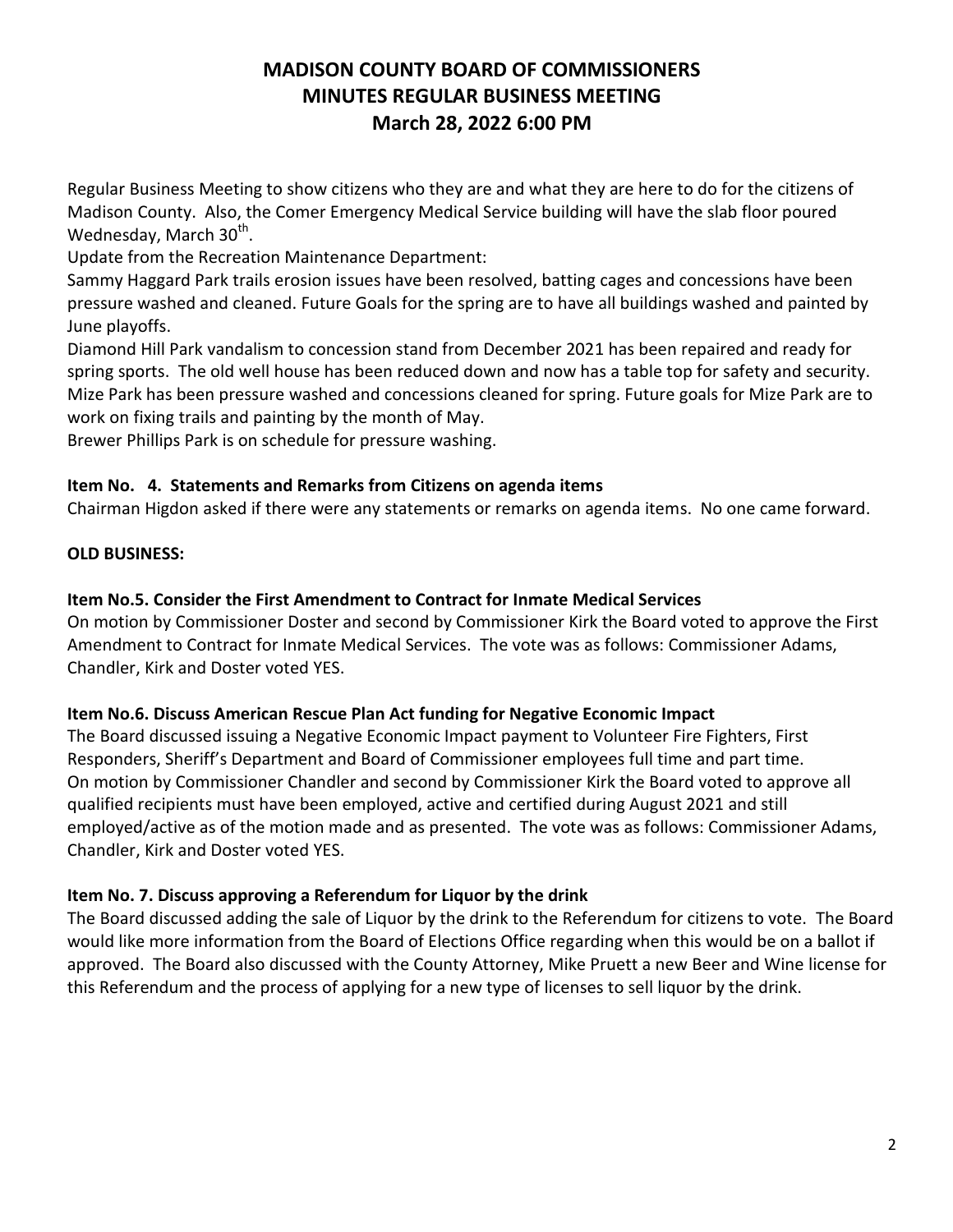### **NEW BUSINESS:**

Chairman Higdon asked for a motion for the Proclamation presented during the Chairman's Report for Nation Library Week, April 3-9, 2022**.** On motion by Commissioner Chandler and second by Commissioner Kirk the Board voted to approve the Proclamation presented. The vote was as follows: Commissioner Adams, Chandler, Kirk and Doster voted YES.

### **Item No. 8. Consider appointing Katie Morris to the Library Board of Trustees**

On motion by Commissioner Chandler and second by Commissioner Kirk the Board voted to approve appointing Katie Morris to the Library Board of Trustees. The vote was as follows: Commissioner Adams, Chandler, Kirk and Doster voted YES.

### **Item No. 9. Consider 2021 Budget Amendments**

On motion by Commissioner Doster and second by Commissioner Adams the Board voted to approve the 2021 Budget Amendments as presented. The vote was as follows: Commissioner Adams, Chandler, Kirk and Doster voted YES.

### **Item No. 10. Discuss sealed bids for Tree and Stump Removal for Lem Edwards Road**

The Board discussed the bids received for the Tree and Stump Removal Construction for Lem Edwards Road. On motion by Commissioner Chandler and second by Commissioner Doster to table awarding the sealed bid for Lem Edwards Road. The vote was as follows: Commissioner Adams, Chandler, Kirk and Doster voted YES.

### **Item No. 11. Roads Update**

Chairman Higdon gave an update on road projects. The Road Survey from Neel-Schafer is nearing completion. HV Chandler Rail Road Crossing project has been completed. The Patch Wagon is out and running repairs through the County and will continue to catch up on the pot hole repair list. The Patch Wagon does not operate year round due to weather temperatures and conditions. The Road Department will begin grass cutting along County Roads next week. Cadence Spring entrance construction has been completed. Wesley Chapel Drive project will be completed Wednesday, March 30, 2022. Commissioner Chandler asked the Chairman to have the Road Department visit Power road for repairs. Commissioner Adams also asked for the Road Department to visit the intersection of Lucky Jones Road and Neese Commerce Road concerning a need for a culvert extension. Commissioner Adams also mentioned the need of attention to Ingram Hancock Road. The Board discussed taking a second look at asking for sealed bids for Lem Edwards Road project.

### **Item No. 12. Urgent Matters**

There were no urgent matters.

### **Item No. 13. Statements and Remarks from Citizens**

Chairman Higdon asked if there were any statements or remarks.

Victor Boutier asked the Board about the potential of buying some of the County's older vehicles that are not currently in use. Chairman Higdon explained the Road Department has been selling older vehicles on